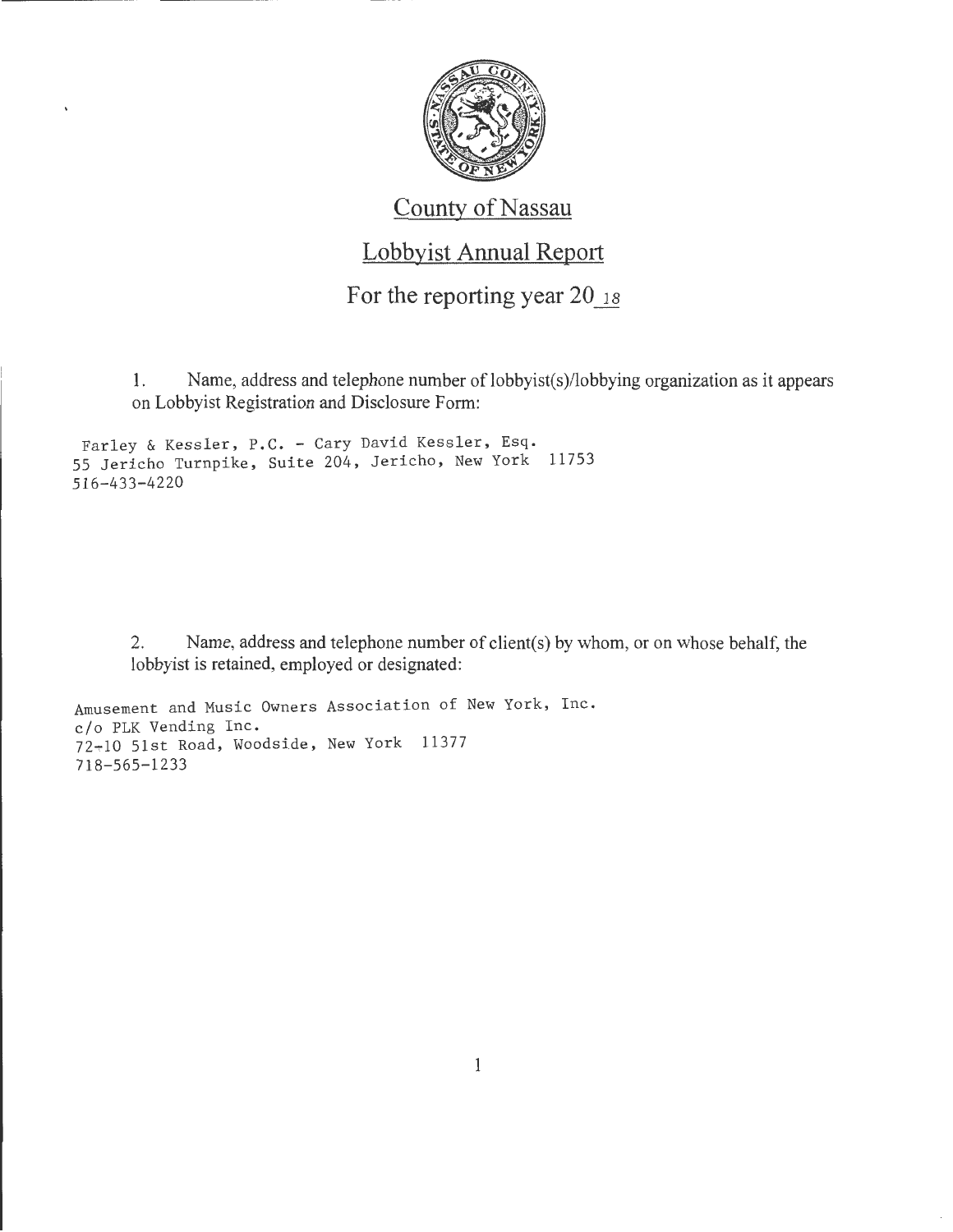3. A description of the subject or subjects on which each lobbyist retained, employed or designated by such client has lobbied:

off track betting

 $\ddot{\phantom{0}}$ 

4. Names of the persons and agencies before which such lobby ist has lobbied:

County Executive Laura Curran, Jared Fischedick Hon. Richard J. Nicolello and Minority Leader, Hon. Kevin Abrahams Nassau County Comptroller Schnirman

5. List below amounts for any compensation paid or owed to the lobbyist during the prior year for the purposes of lobbying. Such amounts shall be detailed as to amount, to whom paid and for what purpose.

| Amount | Details                                                                                                                             |
|--------|-------------------------------------------------------------------------------------------------------------------------------------|
| \$125  | Personally dropped off a second letter to Nassa: u County                                                                           |
|        | Comptroller Schnirman, dated 7/31/18 requesting a meeting.                                                                          |
| \$250  | Letter and personally deliver to Asst. to County Ex. Laura Curran,                                                                  |
|        | Jared Fischedick.                                                                                                                   |
|        |                                                                                                                                     |
| \$125. | Letter to Presiding Officer, Nassau County Legislature with                                                                         |
|        | attachments regarding AMOA members running OTB (Hon. Richard J. Nicolello) and Minority Leader, Hon. Kevin Abrahams via email only. |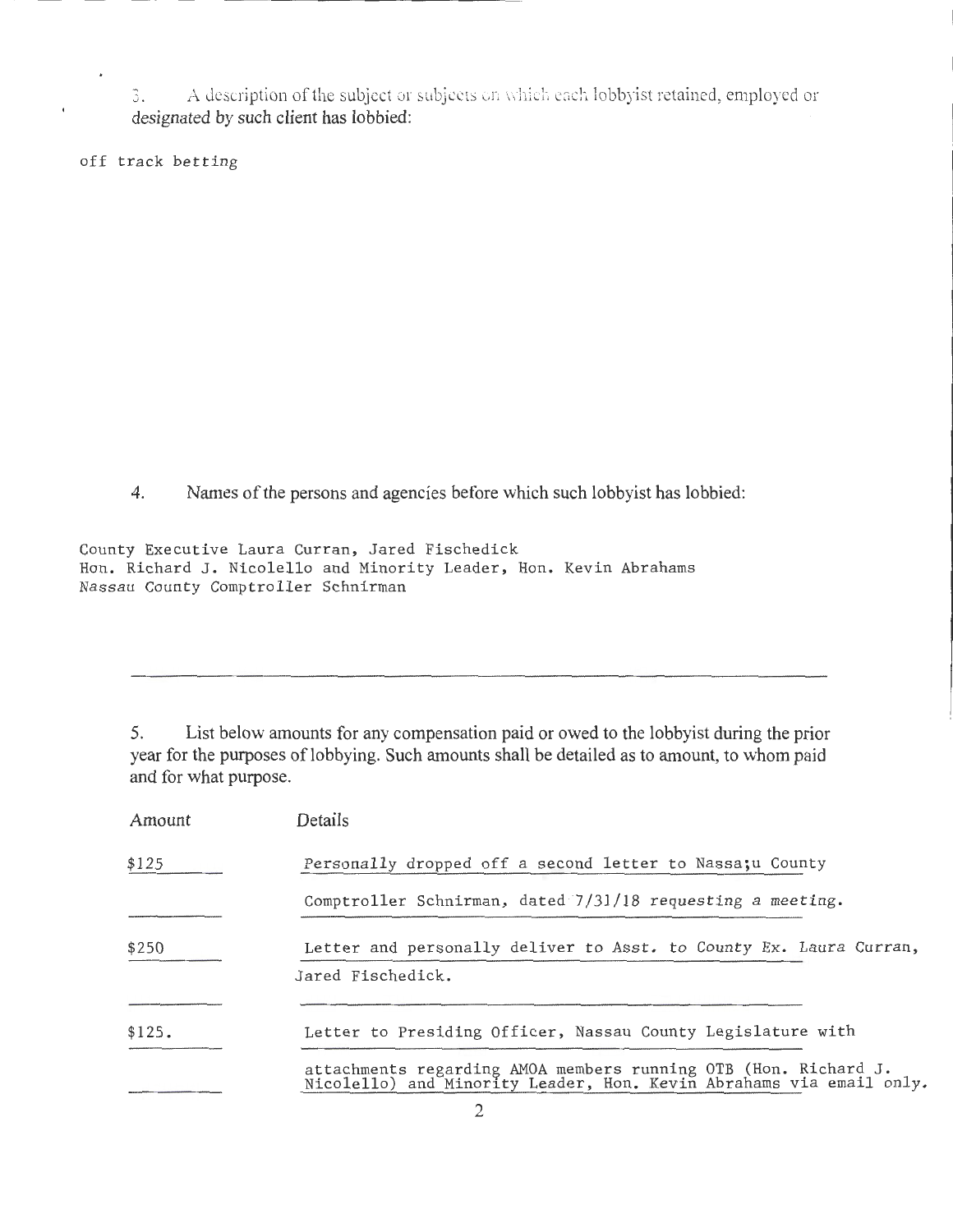|                                                                                                                  | <b><i>CRAMMADIAN COMPANY COMPANY COMPANY COMPANY</i></b>                                                                |
|------------------------------------------------------------------------------------------------------------------|-------------------------------------------------------------------------------------------------------------------------|
|                                                                                                                  | distant the relaxation of the control of the first states                                                               |
| and the following company of the following and state of the company of the company of the company of the company | Allan Corporate (2012) 22:00 per form of the corporate corporate the corporate corporate the corporate of the Corporate |
|                                                                                                                  |                                                                                                                         |

6. List below the cumulative total amounts earned for lobbying throughout the year: \$500

7. List below the expenses incurred or expensed by lobbyist for the purpose of lobbying:

| Amount | Details |
|--------|---------|
|        | None    |
|        |         |
|        |         |
|        |         |
|        |         |
|        |         |
|        |         |
|        |         |
|        |         |
|        |         |
|        |         |
|        |         |
|        |         |
|        |         |
|        |         |
|        |         |
|        |         |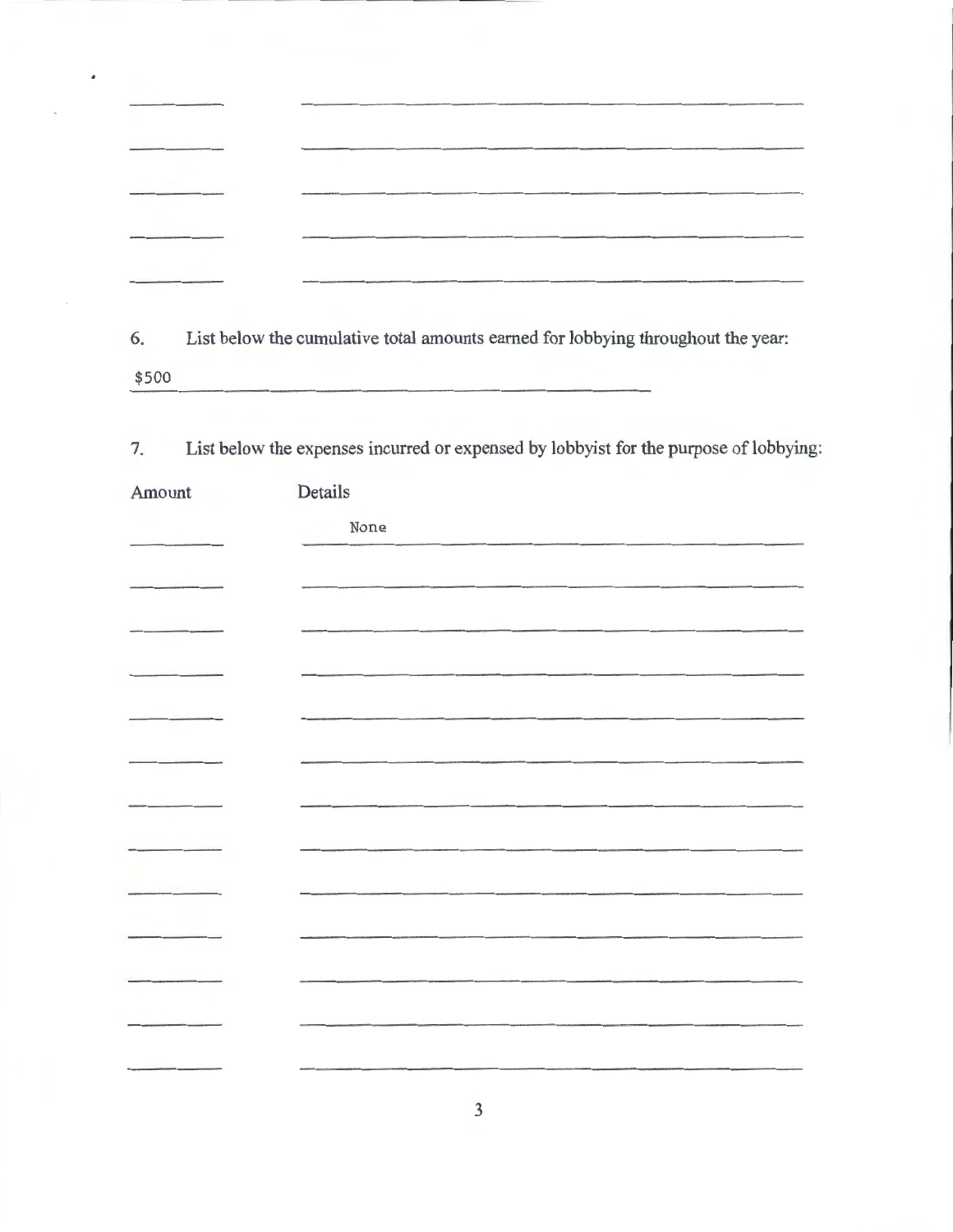8. List below the cumulative total amounts expended for lobbying throughout the year:

None

I understand that copies of this form will be sent to the Nassau County Department of Information Technology ("IT") to be posted on the County's website.

I also understand that upon termination of retainer, employment or designation I must give written notice to the County Attorney within thirty (30) days of termination.

VERIFICATION: I certify that all statements made on this statement are true, correct and complete to the best of my knowledge and belief and I understand that the willful making of any false statement of material fact herein will subject me to the provisions of law relevant to the making and filing of false instruments and will render such statement null and void.

Dated: January 2, 2019

| Signed: |                                |
|---------|--------------------------------|
|         |                                |
|         | Print Name: Cary David Kessler |
|         |                                |

Title: Attorney - Farley & Kessler, P.C.

| STATE OF NEW YORK)<br>SS: |  |
|---------------------------|--|
| <b>COUNTY OF NASSAU</b> ) |  |
| Sworn to before me this   |  |
| Day of                    |  |
|                           |  |
| NOTARY PUBLIC             |  |

**DONNA M. SEEGER Notary Public, State of New York**  No. 01 SE5085332<br>Qualified in Suffolk County **Qualified in Suffolk County** 2021 **Commission Expires September** '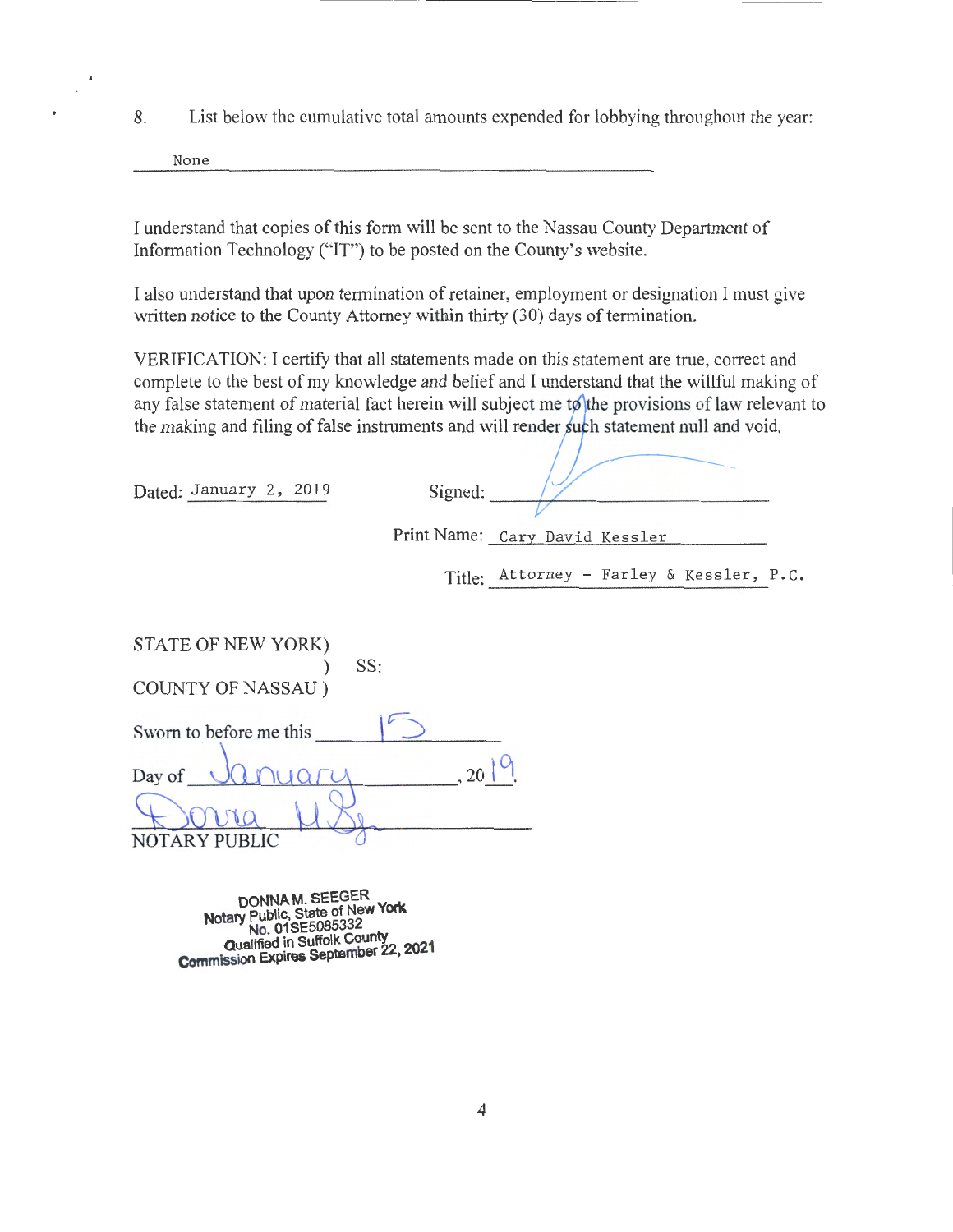# **MOA - NY**

#### AMUSEMENT AND MUSIC OWNERS ASSOCIATION OF NEW YORK, INC.

A not-for profit corporation dedicated to the betterment of the amusement industry.

*Kenneth Goldberg, President P.* L. K. *Vending Inc. 72-10 51" Road Woodside, New York 11377*   $(718)$  565-1233 - Phone  $(718)$  565-0705 - Fax

*Farley* & *Kessler, P.C. Counsel to A.M.O.A.-N. Y. 55 Jericho Turnpike, Suite 204 Jericho, New York 11753-1013*  (516) 433-4220- Phone  $(516)$  939-9839 - Fax farleykesslerpc@aol.com

*Joseph Bosso/ina, Vice President McGee Amusements Inc. 701 Grand Avenue Ridgefield, New Jersey 07657*  (201) 941-1224- Phone  $(201)$  941-8820 - Fax

December 31, 2018

Cary David Kessler, Esq. Farley & Kessler, P.C. 55 Jericho Turnpike, Suite 204 Jericho, New York 11753

Re: Nassau County Lobbying Agreement

Dear Mr. Kessler:

This letter will serve as our agreement with you (Farley & Kessler, P.C.) and the Amusement and Music Owners Association of New York, Inc. (A.M.O.A.-N.Y.) for lobbying in the County of Nassau from 1/1/19 to 12/31/19.

It is agreed and understood that you are authorized to lobby on behalf of A.M.O.A.-N.Y. with all agencies and employees of the County of Nassau, including but not limited to the County Legislature, Office of the County Executive, and county agencies concerning the following issues: any and all taxes imposed on small business, regulations pertaining to bars taverns, restaurants; pari~ mutual betting (off track betting) locations; video terminals locations and related issues.

Your compensation will be on an hourly basis of \$250. per hour not to exceed \$1,000. per month. Please note that any expenses must be approved in advance.

If you agree with the compensation as outlined above, please sign the bottom of this letter and send one copy back to this office.

ery truly yours. Kenneth Goldberg

:dms

*Cary David Kessler, Esq. accepts the assignment to lobby on behalf of Amusement and Music Owners Association of New York, Inc. from January 1, 2019 to December 31, 2019 in the County of Nassau.* 

Cary David Kessler, Esq. Dated: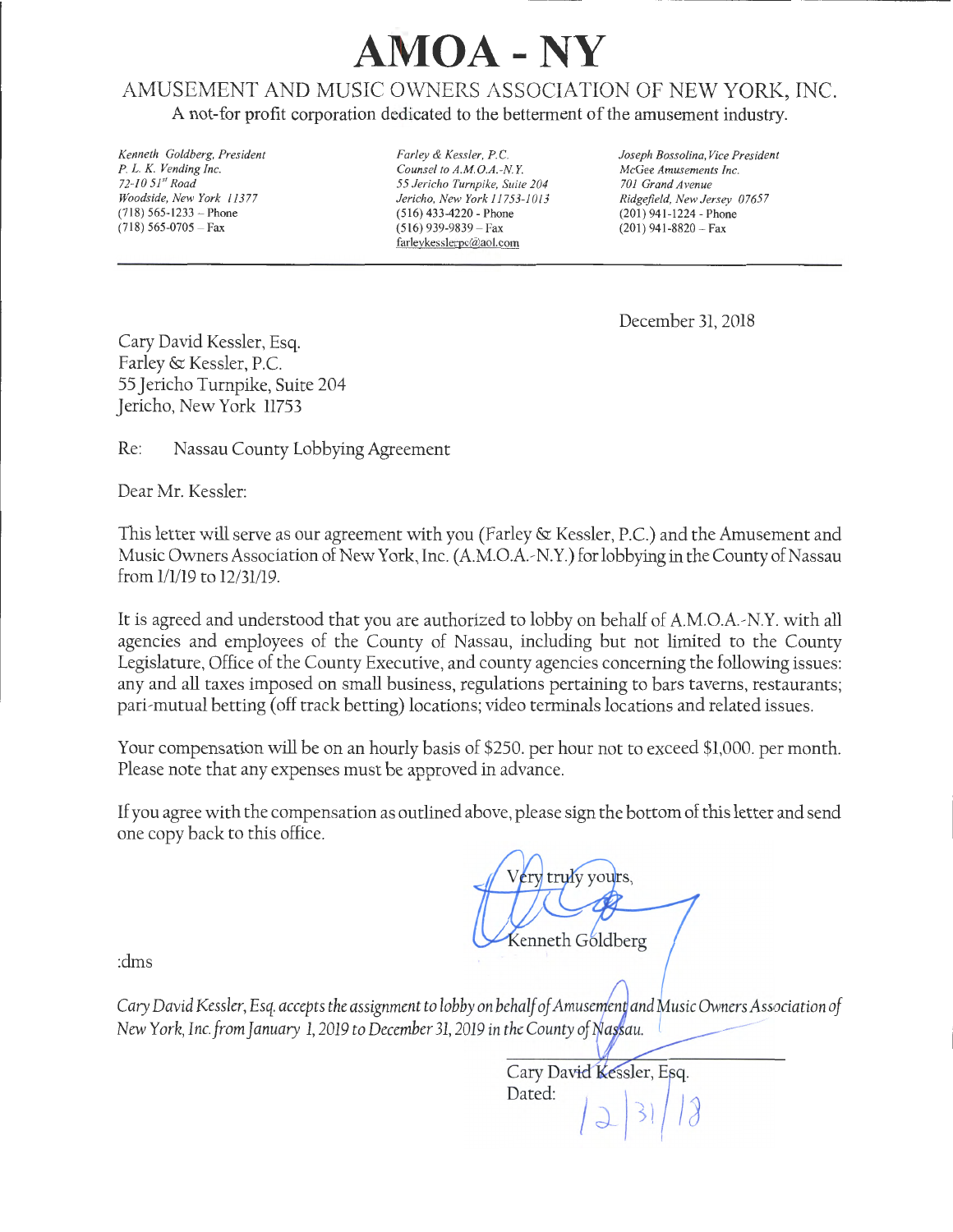

## County of Nassau

### Lobbyist Client Annual Report

#### For the reporting year 2018

1. Name, address and telephone number of client utilizing a lobbyist:

Amusement and Music Owners Association of New York, Inc. o/o PLK Vending Inc. 72-10 51st Road, Woodside, New York 11377 718-565-1233

> 2. Name, address and telephone number of each lobbyist retained, employed, or designated by client:

```
Farley & Kessler, P.C. - Cary David Kessler, Esq.
55 Jericho Turnpike, Suite 204<br>Jericho, New York 11753
Jericho, New York
516-433-4220
```
3. A description of the subject or subjects on which each lobbyist retained, employed or designated by such client has lobbied:

off track betting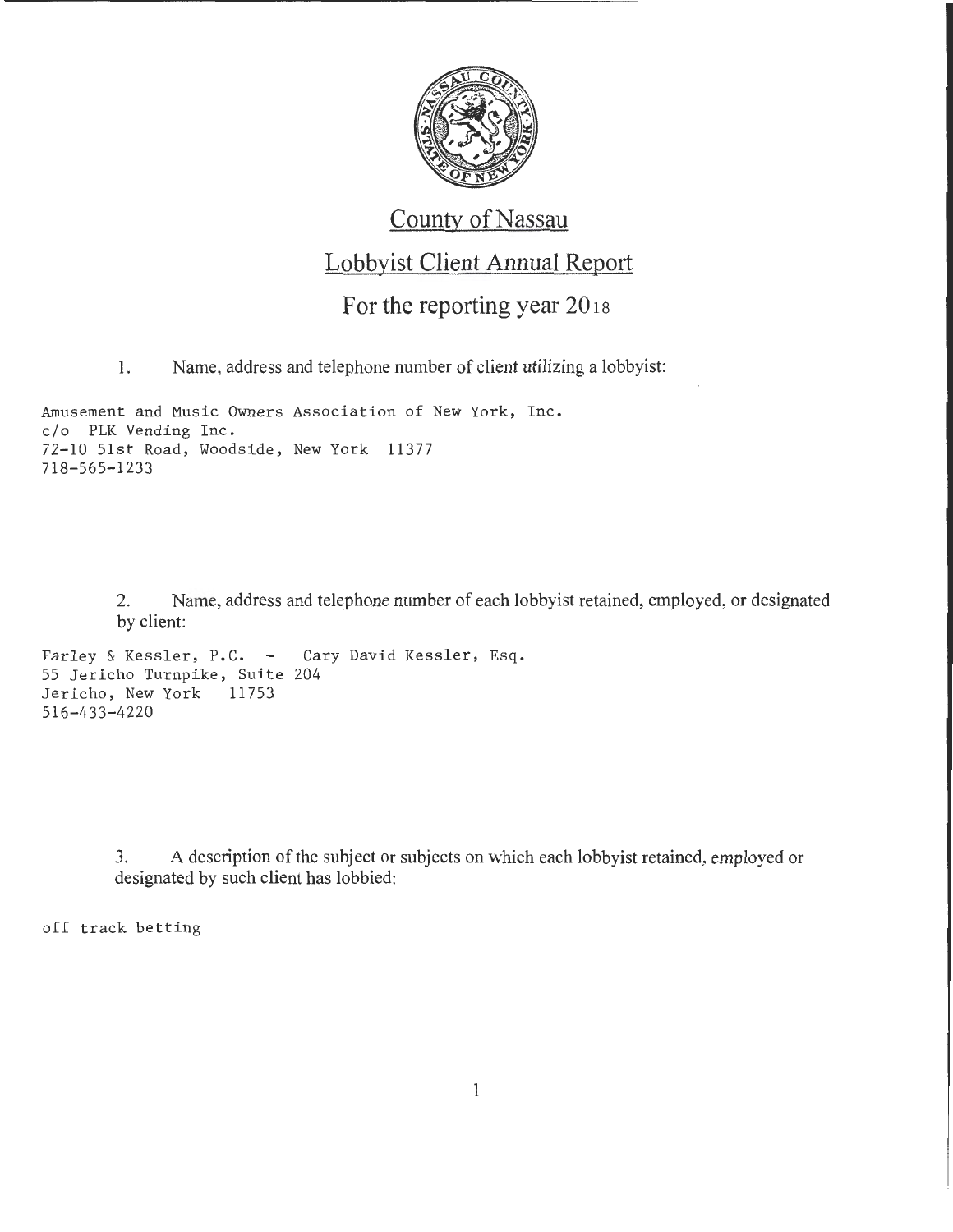4. Names of the persons and agencies before which such lobbyist has lobbied:

County Executive4Laura Curran, Jared Fischedick Hon. Richard J.Nicolello Minority Leader, Hon. Kevin Abrahams Nassau County Comptroller Sbhnirman

> 5. List below the expenses paid or incurred in relation to the lobbyist(s) retained by client or for any other lobbying:

| Amount | Details                                                             |
|--------|---------------------------------------------------------------------|
| \$125. | Tetter to Nassau County Comptroller Schnirman requesting a meeting. |
| \$250. | letter to Asst. to County Exec. Laura Curran, Jared Fischedick.     |
| \$125. | letter to Presiding Officer, Nassau County Legislature              |
|        | regarding AMOA members running OTB (Hon. Richard J. Nicolello       |
|        | and Hon. Kevin Abrahams, Minority Leader)                           |
|        |                                                                     |
|        |                                                                     |
|        |                                                                     |
|        |                                                                     |
|        |                                                                     |
|        |                                                                     |
|        |                                                                     |
|        |                                                                     |